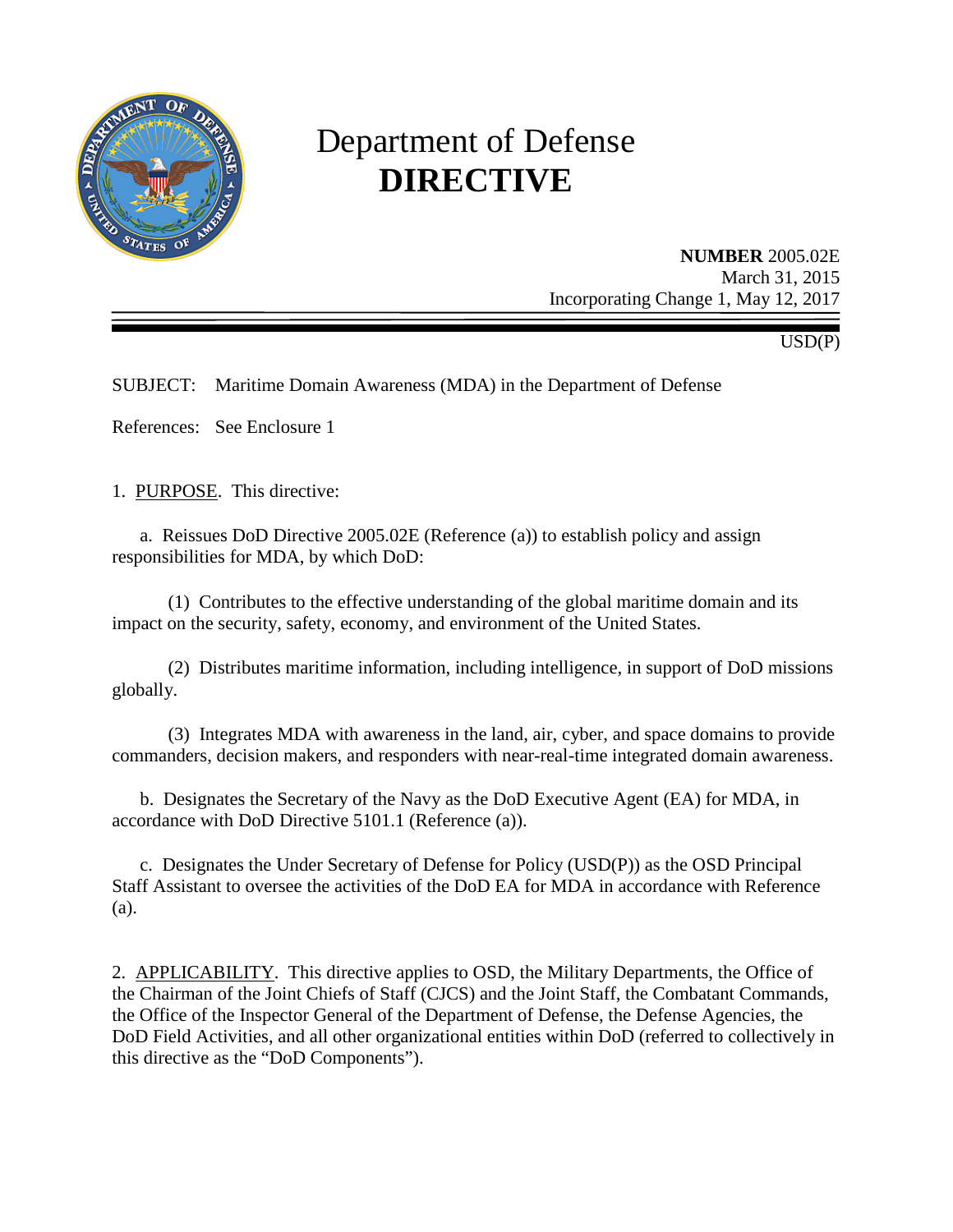3. POLICY. It is DoD policy that:

a. MDA efforts within DoD will align with and build upon interagency efforts to strengthen and enhance the maritime information sharing environment and to maximize intelligence integration, such as the National MDA Plan for the National Strategy for Maritime Security (Reference (c)).

 b. MDA, as one component of DoD's all-domain awareness, will be implemented within the context of national and DoD information and data-sharing guidance, in accordance with Reference (b) and Executive Order 13388, DoD Information Sharing Strategy, the DoD Information Strategy Implementation Plan, the DoD Net-Centric Data Strategy, DoD Instruction 8500.01, and DoD Instruction 8320.02 (References (d) through (i)), and consistent with the National Strategy for Information Sharing and Safeguarding (Reference (j)).

c. DoD, in coordination with its MDA partners, will:

(1) Monitor activities in the maritime domain, through the interconnected use of land-, air-, space-, and sea-based radars, sensors, and information systems, to identify and evaluate potential and actual maritime threats in a timely manner.

(2) Fuse data, analyze, and distribute information to enhance operational decisionmaking processes and support of operational plans identified in Presidential Policy Directive 18 (Reference (k)). These plans include the Maritime Operational Threat Response for the National Strategy for Maritime Security (Reference (l)).

 d. DoD will determine its resource priorities; the awareness levels needed to monitor maritime vessels, people, cargo, and infrastructure; and the architecture required to monitor the maritime domain.

e. DoD will promote activity transparency and the sharing of data and information required for MDA with other federal departments and agencies and, as appropriate, with State, tribal, and local governments, the private sector, partner nations, and international organizations in accordance with federal laws and policies.

4. RESPONSIBILITIES. See Enclosure 2.

5. RELEASABILITY. **Cleared for public release**. This directive is available on the DoD Issuances Website at http://www.dtic.mil/whs/directives.

6. SUMMARY OF CHANGE 1. The changes to this issuance are administrative and update references for accuracy.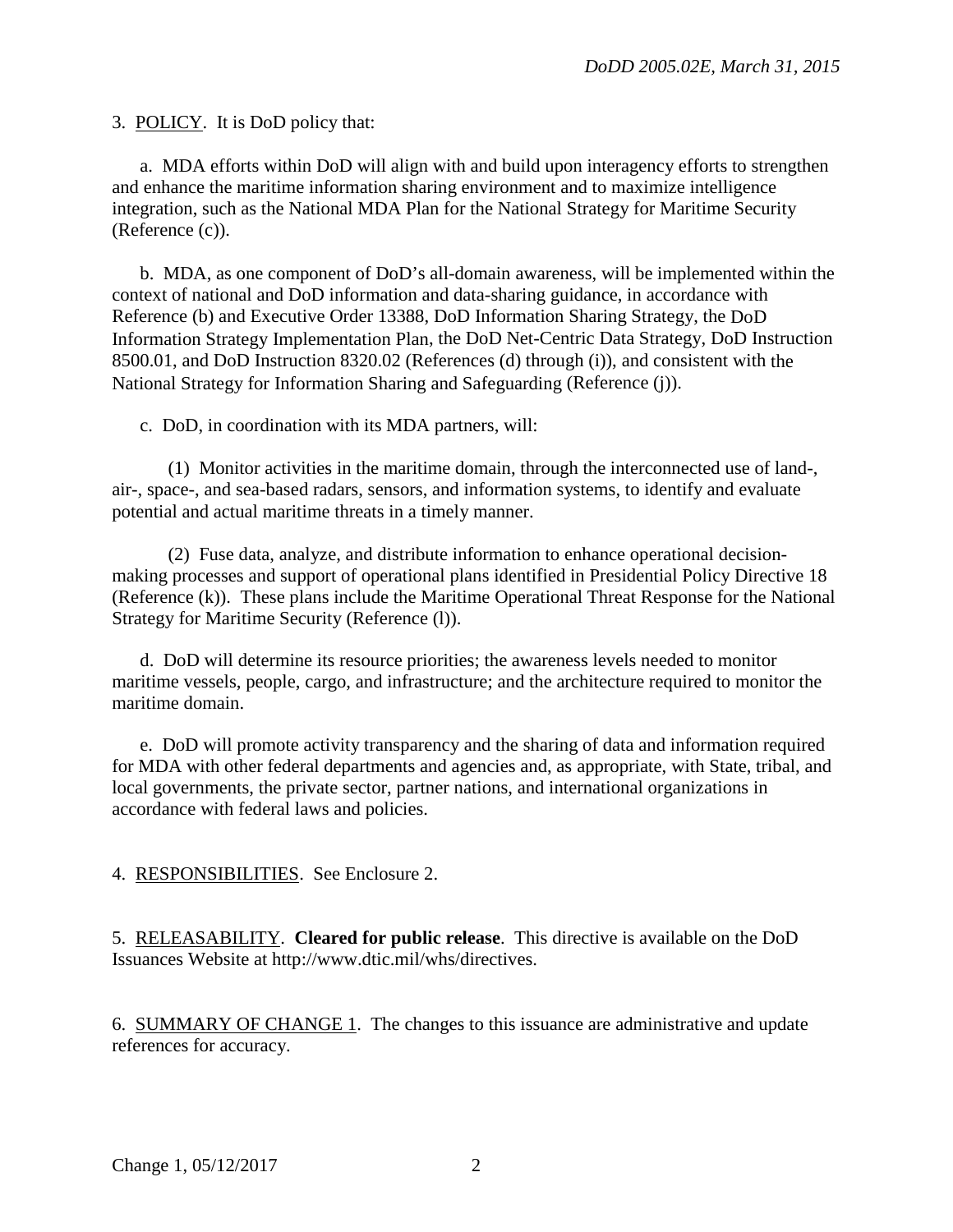7. EFFECTIVE DATE. This directive is effective March 31, 2015.

Robert O. Work

Deputy Secretary of Defense

Enclosures

1. References 2. Responsibilities Glossary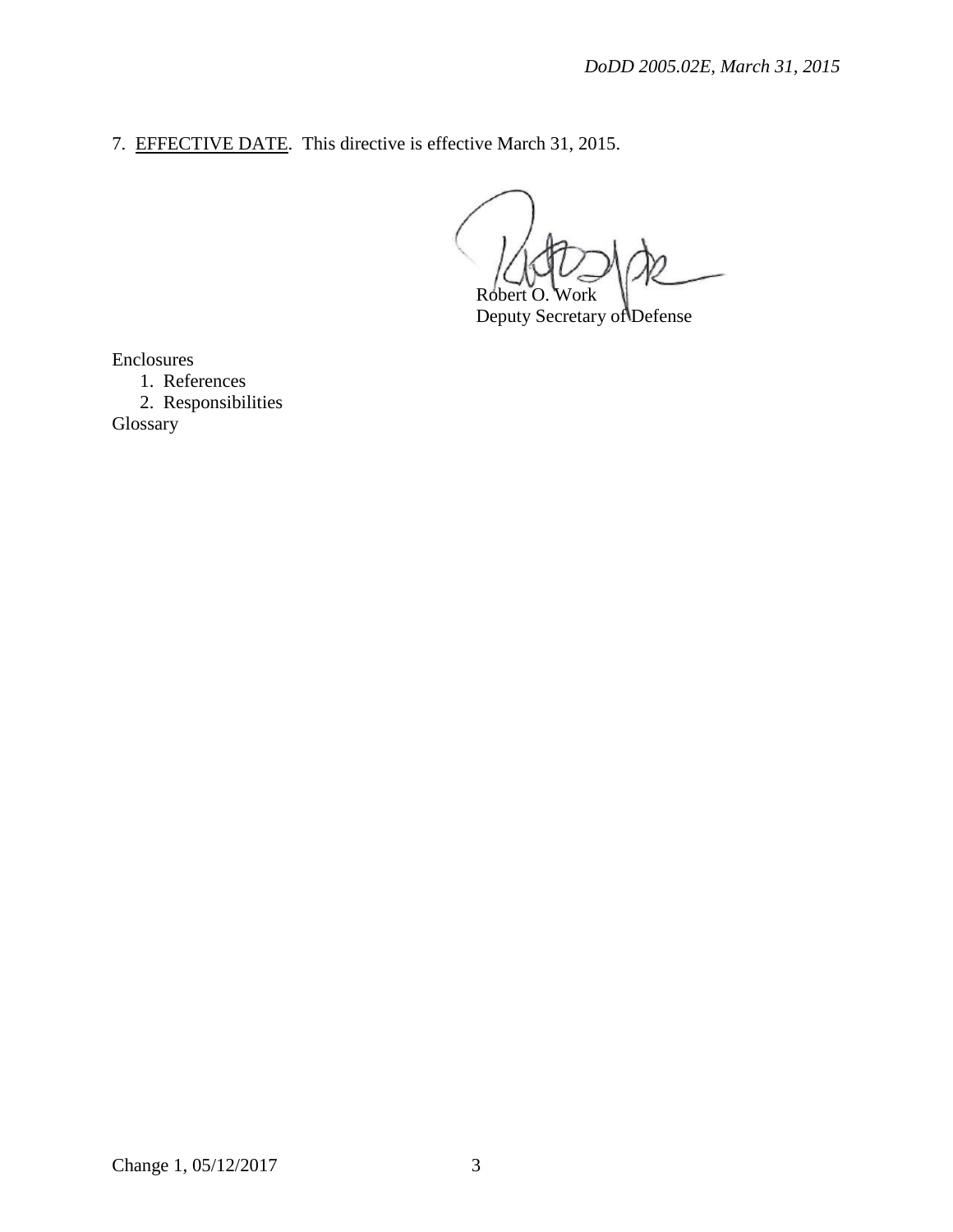## ENCLOSURE 1

#### REFERENCES

- (a) DoD Directive 2005.02E, "Maritime Domain Awareness (MDA) in the Department of Defense," August 27, 2008 (hereby cancelled)
- (b) DoD Directive 5101.1, "DoD Executive Agent," September 3, 2002, as amended
- (c) "National Maritime Domain Awareness Plan for the National Strategy for Maritime Security," December 2013
- (d) Executive Order 13388, "Further Strengthening the Sharing of Terrorism Information to Protect Americans," October 25, 2005
- (e) DoD Chief Information Officer Memorandum, "DoD Information Sharing Strategy," May 4, 2007
- (f) Office of the DoD Chief Information Officer, "DoD Information Sharing Implementation Plan," April 2009
- (g) DoD Chief Information Officer Memorandum, "DoD Net-Centric Data Strategy," May 9, 2003
- (h) DoD Instruction 8500.01, "Cybersecurity," March 14, 2014
- (i) DoD Instruction 8320.02, "Sharing Data, Information, and Information Technology (IT) Services in the Department of Defense," August 5, 2013
- (j) "National Strategy for Information Sharing and Safeguarding," December  $2012<sup>1</sup>$  $2012<sup>1</sup>$  $2012<sup>1</sup>$
- (k) Presidential Policy Directive 18, "Maritime Security," August  $2012^2$  $2012^2$
- (l) "Maritime Operational Threat Response for the National Strategy for Maritime Security," October 2006<sup>[3](#page-3-2)</sup>
- (m) DoD Directive 1322.18, "Military Training," January 13, 2009
- (n) DoD Manual 8910.01, Volume 1, "DoD Information Collections Manual: Procedures for DoD Internal Information Collections," June 30, 2014, as amended

 $\overline{a}$ 

<sup>&</sup>lt;sup>1</sup> Available at http://www.ise.gov/sites/default/files/2012infosharingstrategy.pdf

<span id="page-3-1"></span><span id="page-3-0"></span><sup>2</sup> Copies are available from the OSD Principal Staff Assistant for authorized users.

<span id="page-3-2"></span> $3$  Copies are available to authorized users via the Defense SECRET Internet Protocol Router Network at http://www.uscg.smil.mil/sites/gmcc/default.aspx.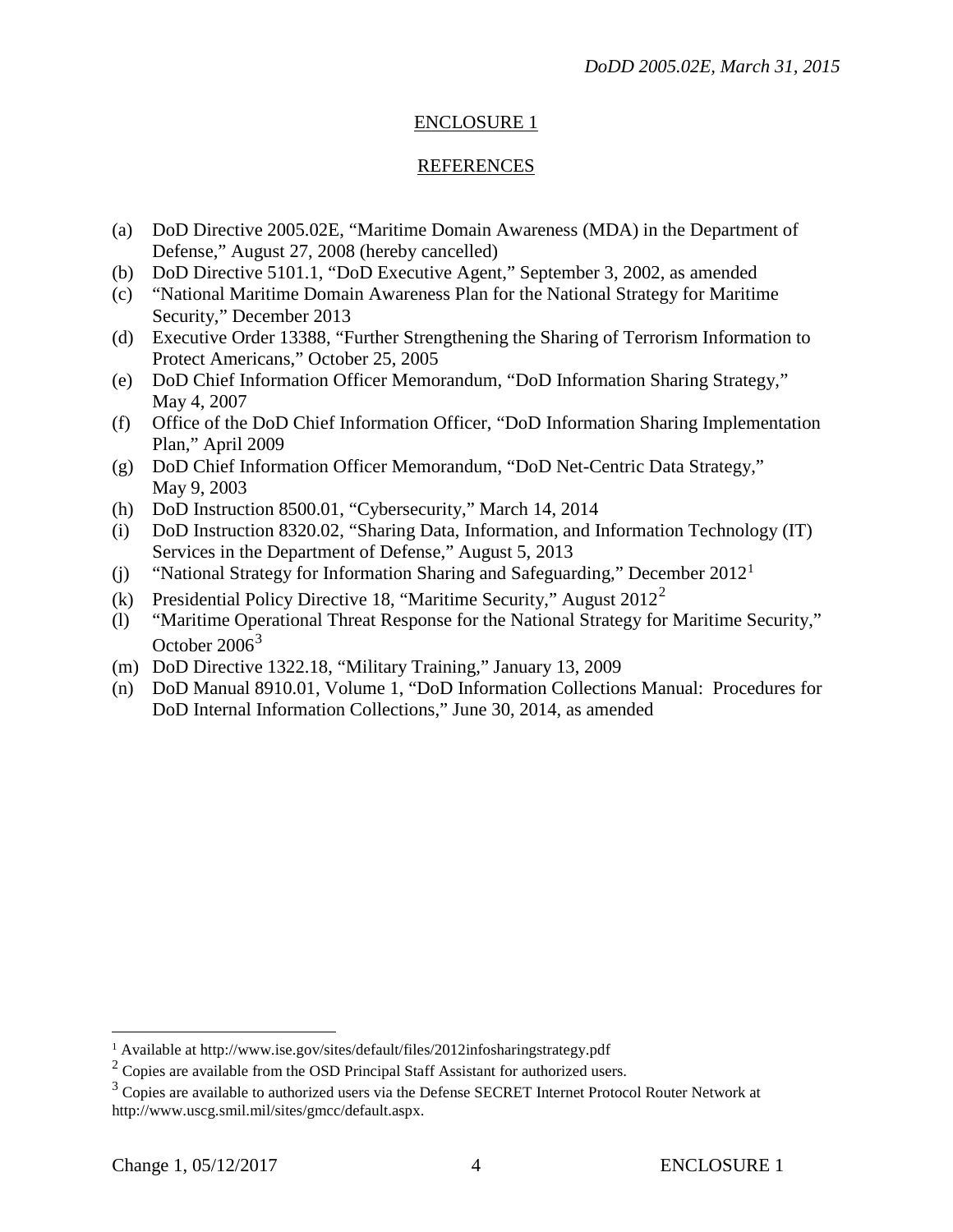#### ENCLOSURE 2

#### RESPONSIBILITIES

#### 1. USD(P). The USD(P):

a. In coordination with the Under Secretary of Defense for Intelligence (USD(I)), oversees and provides policy guidance to the DoD EA for MDA. Ensures compatibility of DoD MDA efforts with national MDA policy and interoperability, as appropriate, with other MDA efforts by other nations and international organizations.

b. Serves as the principal OSD representative in interagency MDA policy forums.

c. Provides necessary policy support and advocacy for the DoD EA for MDA.

 d. Provides periodic progress reports on MDA implementation to the Deputy Secretary of Defense.

e. In coordination with the DoD EA for MDA, develops, coordinates, and publishes guidance on the roles, responsibilities, authorities, and relationships for the DoD EA for MDA and associated MDA stakeholders.

 f. Ensures that the Assistant Secretary of Defense for Homeland Defense and Global Security provides a representative to the DoD MDA Senior Advisory Group (SAG).

2. USD(I). The USD(I):

a. Represents the DoD EA for MDA and the USD(P) to the Director of National Intelligence on DoD-related MDA matters.

 b. In coordination with the DoD EA for MDA and the USD(P), ensures that DoD policies, processes, and requirements concerning the integration of maritime intelligence outlined in Reference (b) are properly incorporated with DoD MDA efforts.

 c. Ensures DoD intelligence expenditures support operational needs and validated MDA requirements.

 d. Provides supplemental guidance as necessary to the Defense Intelligence Components to implement this directive.

 e. Coordinates on any other MDA-related intelligence, counterintelligence, or security matters under USD(I) purview.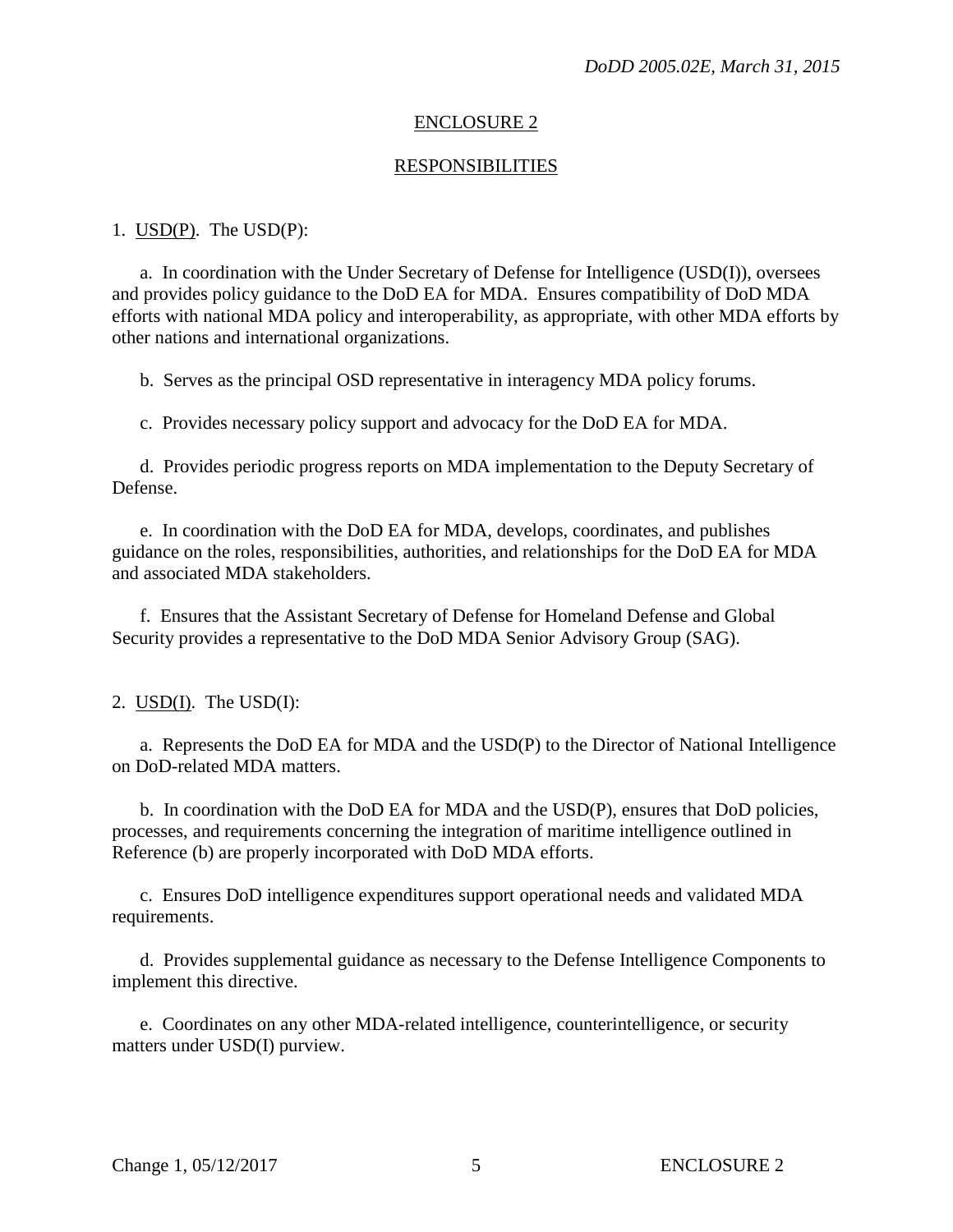f. Submits the Defense Intelligence Components' programmed and planned MDA capabilities as part of the normal Planning, Programming, Budgeting, and Execution (PPBE) process.

g. Provides a representative to the DoD MDA SAG.

3. UNDER SECRETARY OF DEFENSE (COMPTROLLER)/CHIEF FINANCIAL OFFICER, DEPARTMENT OF DEFENSE (USD(C)/CFO). The USD(C)/CFO, in coordination with the DoD EA for MDA and the Secretaries of the Military Departments, complies with Reference (a) and ensures that DoD expenditures on maritime-related data and information-sharing capabilities include validated MDA requirements.

## 4. UNDER SECRETARY OF DEFENSE FOR PERSONNEL AND READINESS (USD(P&R). The USD(P&R):

a. Provides a representative to the DoD MDA SAG.

b. Consistent with DoD Directive 1322.18 (Reference (m)):

 (1) Oversees and provides policy for individual and functional training programs for military and civilian personnel, and the collective training programs for military units and staffs relating to MDA.

 (2) Identifies, monitors, and oversees the development of integrated training capabilities in support of MDA, and the integration of these training capabilities into exercises and training to build, sustain, and assess readiness.

## 5. UNDER SECRETARY OF DEFENSE FOR ACQUISITION, TECHNOLOGY, AND LOGISTICS (USD(AT&L)). The USD(AT&L) provides a representative to the DoD MDA SAG.

## 6. DoD CHIEF INFORMATION OFFICER (DoD CIO). The DoD CIO:

a. Advises the DoD EA for MDA and the USD(P) in delivering a trusted MDA information environment for DoD and its mission partners and developing an MDA architecture that is compliant with References (e), (g), and (i).

b. Provides a representative to the DoD MDA SAG.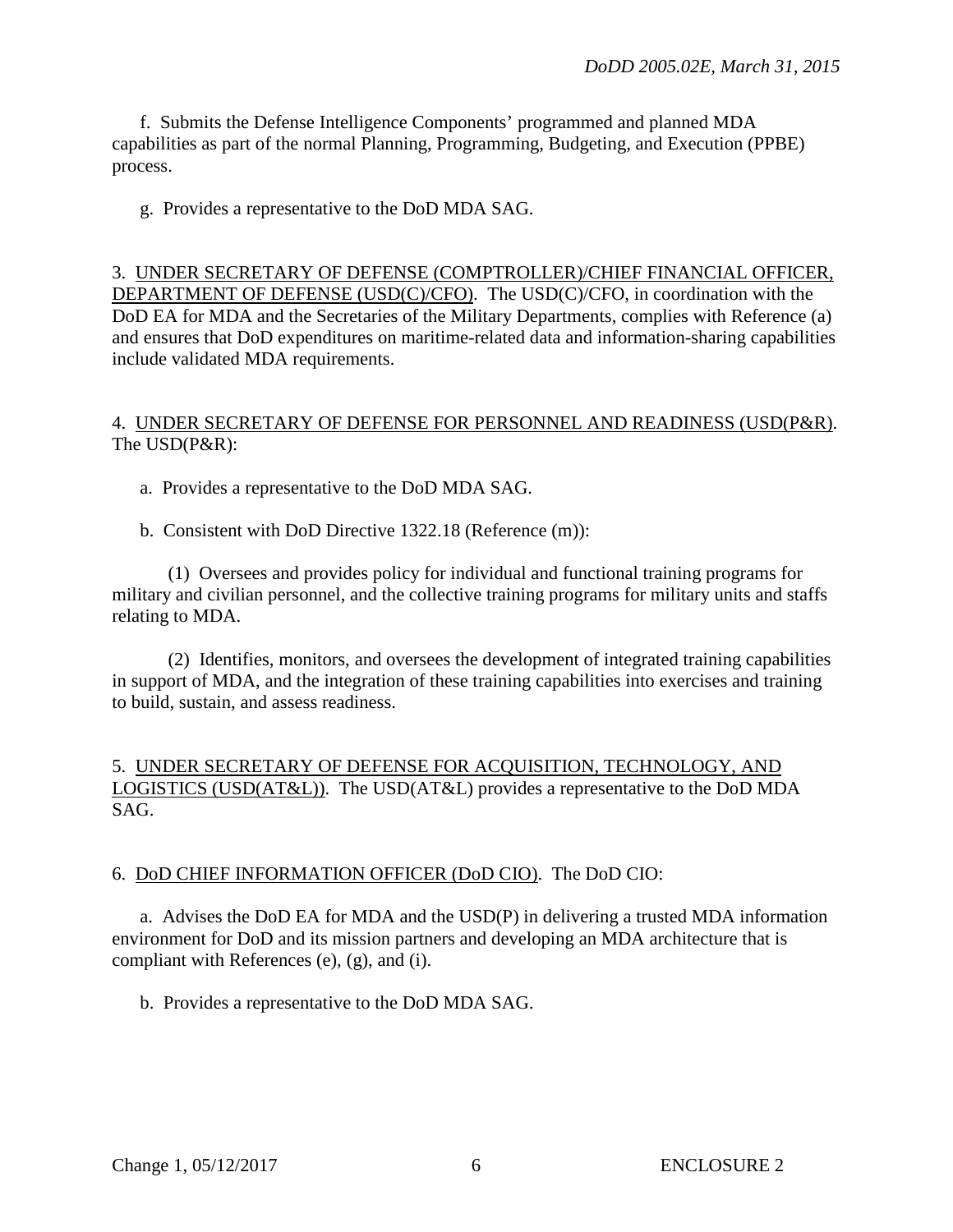7. DoD COMPONENT HEADS. The DoD Component heads revise existing policies or develop new policies, as necessary, to implement this directive and to achieve DoD Componentspecific DoD MDA program goals and objectives.

8. SECRETARIES OF THE MILITARY DEPARTMENTS. In addition to the responsibilities in section 7 of this enclosure, the Secretaries of the Military Departments:

a. Coordinate with the DoD EA for MDA on MDA initiatives and resource planning.

 b. Provide appropriate representatives to serve on the DoD MDA SAG and other coordinating bodies, as requested by the DoD EA for MDA.

 c. Provide supplemental Military Department guidance as necessary to implement this directive.

d. Submit programmed and planned MDA capabilities as part of the normal PPBE process.

9. SECRETARY OF THE NAVY. In addition to the responsibilities in sections 7 and 8 of this enclosure and in his or her capacity as the DoD EA for MDA, the Secretary of the Navy:

a. Oversees execution of MDA initiatives within DoD and coordinates on MDA policy with the USD(P).

 b. Ensures that continuous, global, and sustainable support for DoD MDA implementation is coordinated with the DoD Components.

 c. In coordination with the USD(P) and USD(I), develops and distributes goals, objectives, and desired effects for MDA as they pertain to DoD missions.

 d. Identifies and updates MDA requirements and resources for the effective performance of DoD missions, coordinating closely with the USD(I), for relevant intelligence and security matters, and the CJCS to direct:

(1) Consolidation of Combatant Commander requirements.

 (2) Coordination on DoD maritime-related intelligence, surveillance, and reconnaissance initiatives, resources, and solutions.

(3) Performance of required operational evaluations.

 (4) Validation of requirements through the Joint Capabilities Integration and Development System.

(5) Proposals for additional DoD guidance as needed.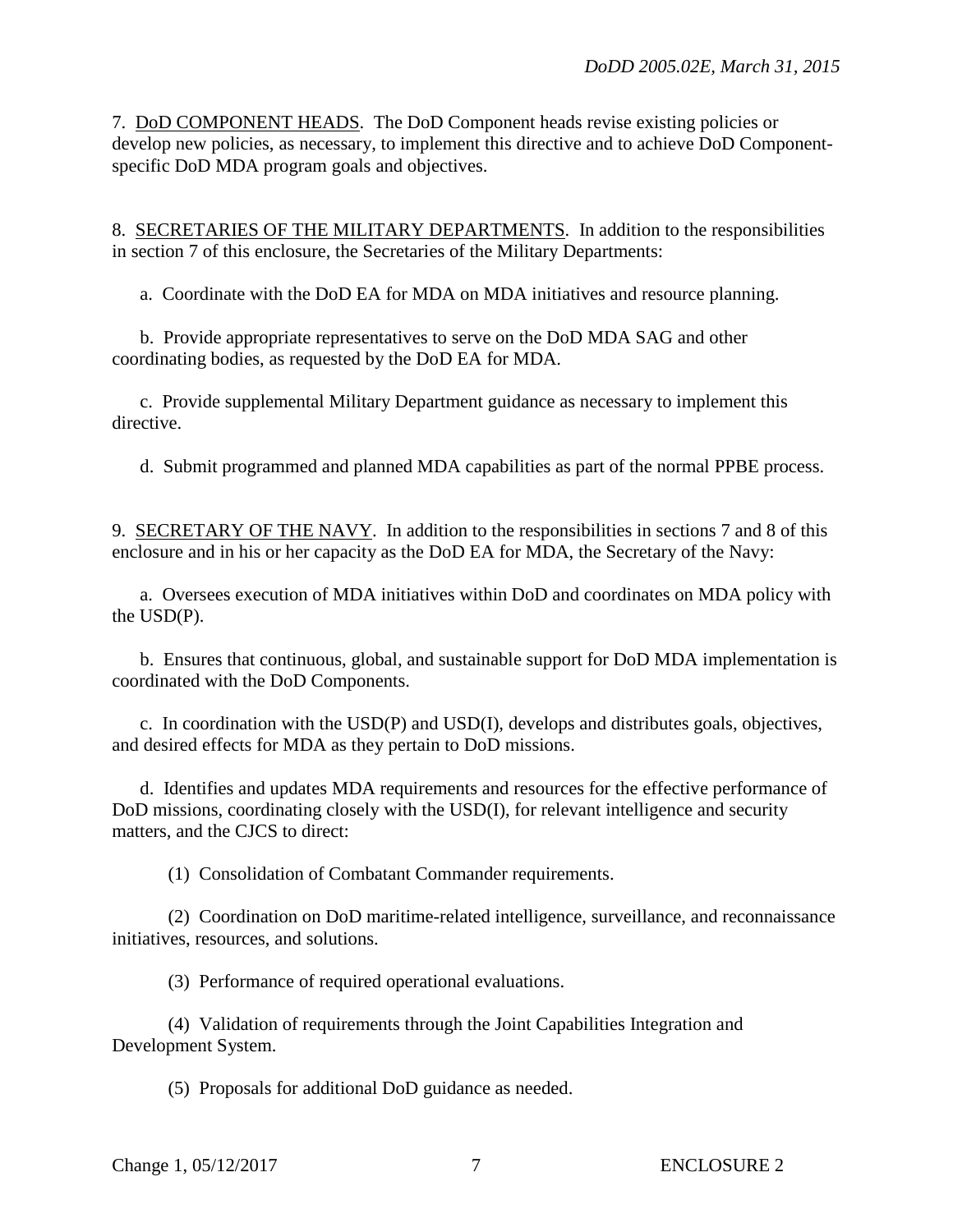e. Recommends, as required, DoD-wide MDA planning and programming guidance to the USD(P) and the Director, Cost Analysis and Program Evaluation, for consideration in their formulation of planning and programming guidance documents. In accordance with procedures outlined in Volume 1 of DoD Manual 8910.01 (Reference (n)), the DoD EA for MDA will request that DoD Components provide information regarding programmed and planned MDA capabilities on a periodic basis, as appropriate.

 f. In coordination with the USD(P), and as needed, convenes and chairs the DoD MDA SAG.

g. In coordination with the USD(P) and the CJCS:

 (1) Establishes liaison with appropriate interagency and international partners in conducting the duties of the DoD EA for MDA.

(2) Provides support to the USD(P) on interagency and DoD MDA policy initiatives.

(3) Provides support to the USD(AT&L) on DoD MDA resource requirements.

h. Periodically updates the USD(P) on the progress of MDA implementation.

 i. Designates a representative at the general or flag officer level or Senior Executive Service equivalent to serve as a Principal to the MDA Executive Steering Committee. This Principal will coordinate MDA policies, strategies, and initiatives across the Federal Government in accordance with Reference (b).

10. CJCS. In addition to the responsibilities in section 7 of this enclosure, the CJCS:

 a. Provides military advice to the DoD EA for MDA and the USD(P) on operational, policy, programming, and budgetary issues pertaining to MDA.

 b. Communicates requests to the Combatant Commanders, as necessary, to support the efforts of the DoD EA for MDA; facilitates achievement of MDA objectives; and represents the interests of the Combatant Commanders in MDA policy forums.

 c. Ensures Combatant Commander MDA requirements are appropriately presented to the DoD EA for MDA and the USD(P).

d. Provides a representative to the DoD MDA SAG.

11. COMBATANT COMMANDERS. In addition to the responsibilities in section 7 of this enclosure, the Combatant Commanders: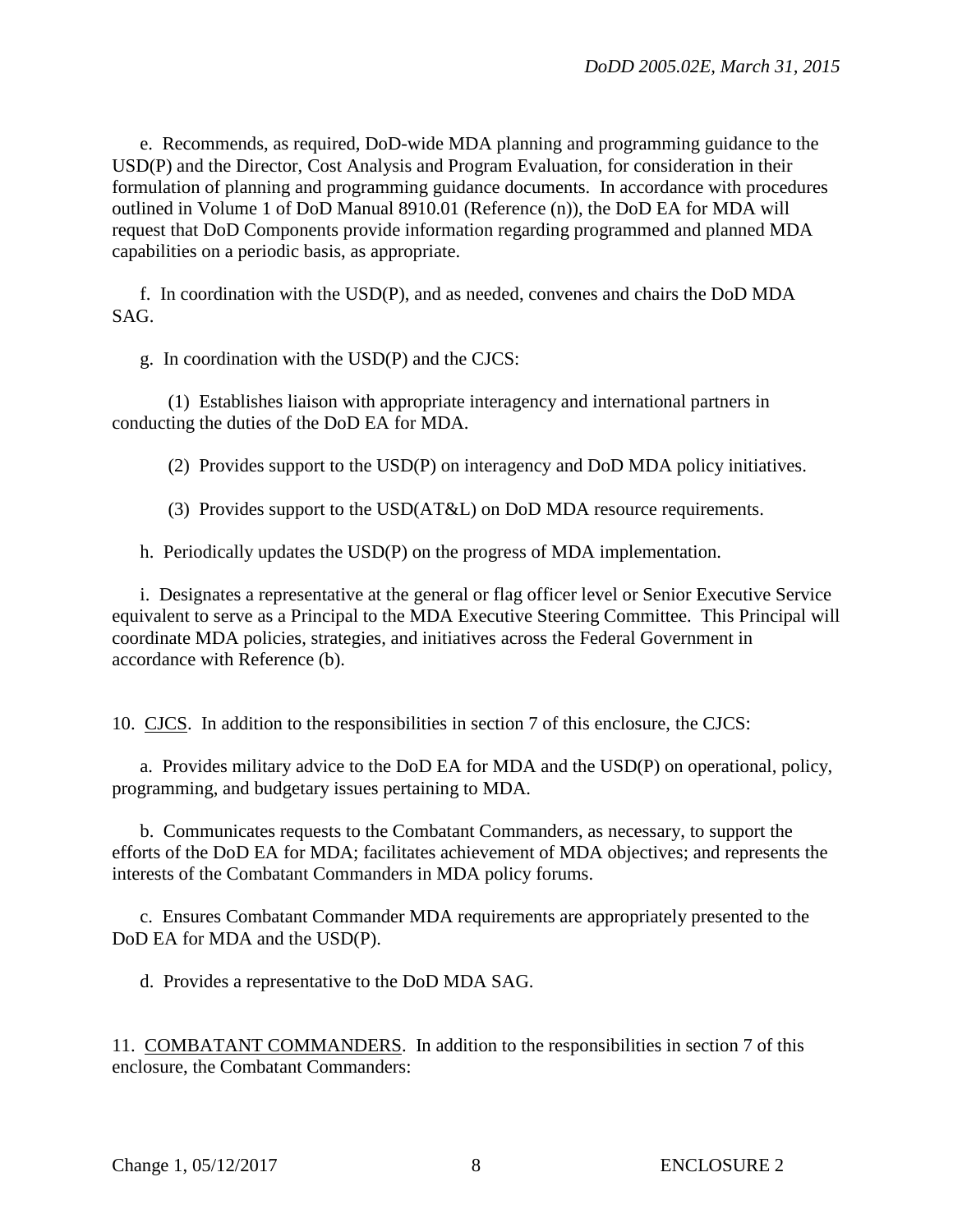a. Monitor activities in the maritime domain to identify potential and actual maritime threats in a timely fashion to enhance operational decision-making processes and in support of operational plans including Reference (l).

 b. Respond to MDA guidance from the DoD EA for MDA through the CJCS, and provide input to the DoD EA for MDA via the CJCS.

c. Identify and validate MDA requirements for their commands.

d. Submit programmed and planned MDA capabilities as part of the normal PPBE process.

12. DoD MDA SAG. The DoD MDA SAG:

a. Provides recommendations regarding funding and priorities to the DoD EA for MDA.

 b. Coordinates resources and initiatives across DoD to maximize MDA capabilities while minimizing redundancies.

 c. Provides recommendations to the DoD EA for MDA and the USD(P) regarding roles in MDA efforts at the national level, including cooperation with other government agencies.

 d. Advises and makes recommendations to the DoD EA for MDA and the USD(P) on the sharing of DoD MDA information and intelligence with other nations and international organizations.